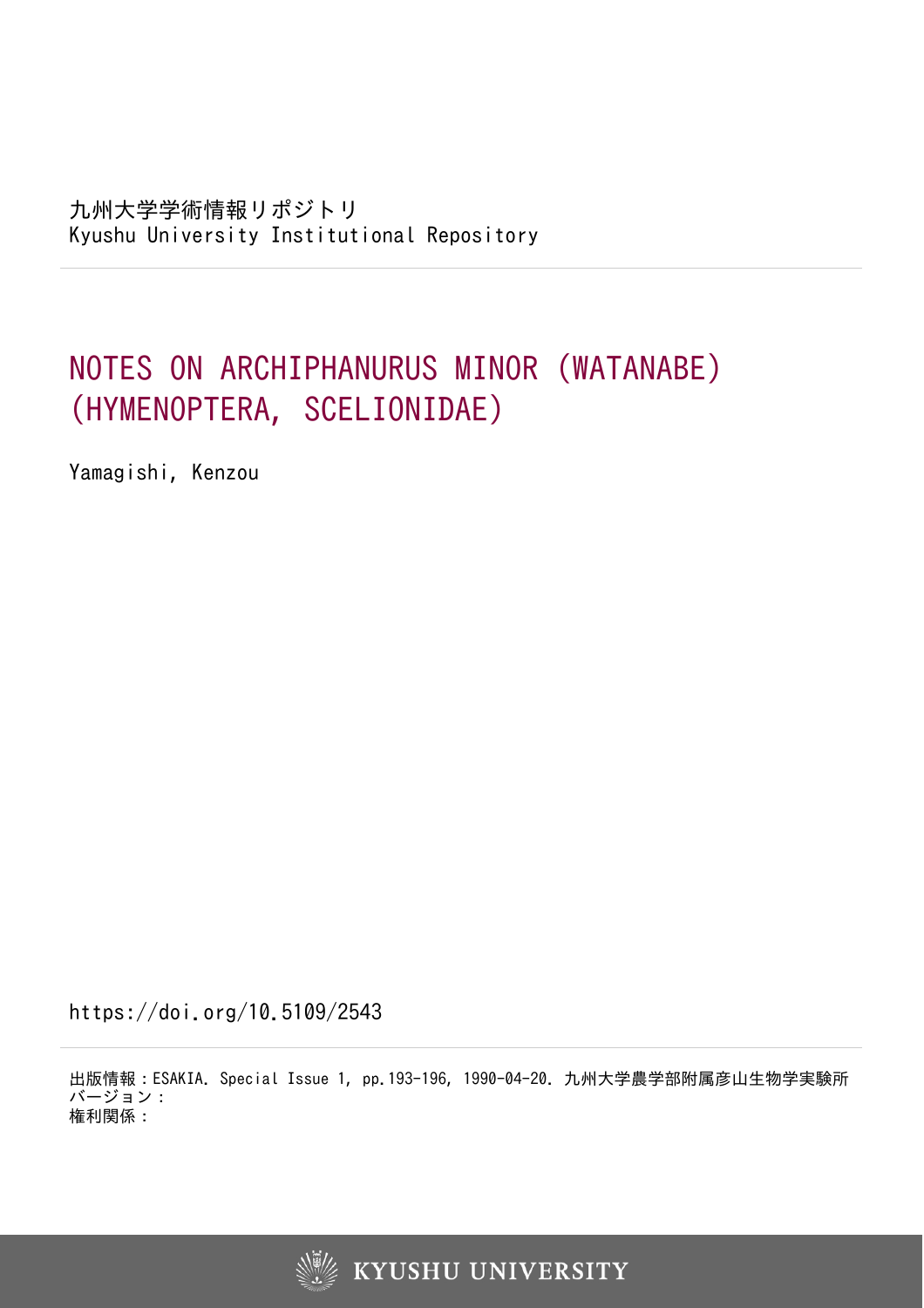## **NOTES ON** *ARCHIPHANURUS MINOR* **(WATANABE) (HYMENOPTERA, SCELIONIDAE)**

## K ENZOU Y AMAGISHI

Entomological Laboratory, Faculty of Agriculture, Meijo University, Nagoya, 468 Japan

## **Abstract**

The holotype of *Archiphanurus* **minor** (Watanabe, 1954) is illustrated and the first-instar larva of the species is newly described.

*Archiphanurus minor* (Watanabe, 1954) was described as an egg parasitoid of the plataspid bug, *Megacopta punctatissimum* (Montandon). Ryu and Hirashima (1989) redescribed the adult wasps in detail. In this paper, the holotype of *A. minor* is illustrated and the first-instar larva of the wasp is newly described.

I am indebted to Prof. S. Takagi and Dr. M. Suwa of Hokkaido Univ., for examination of the type material. I am grateful to Dr. L. Masner of Agriculture Canada, and Dr. M. Takagi of Kyushu Univ., for their kind suggestion.

#### Genus **Archiphanurus** Szabó, 1975

**Archiphanurus** Szabó, 1975. Annal hist.-nat. Mus. nation. Hung., 67:268. Type species: *Aphanurus graefei* Kieffer, 1917, by monotypy.

The genus *Archiphanurus* Szabb, 1975, is distinguished from the other genera of Telenominae by having the yellowish first metasomal segment and the longitudinal striae on the cheeks. Because of the former character, the members of the genus *Archiphanurus* had been included in the genus *Aporophlebus* Kozlov, 1970, until Kozlov and Lê (1977) corrected the latter genus as a junior synonym of the genus *Telenomus* Haliday, 1833 (see Johnson, 1984).

#### **Archiphanurus minor** (Watanabe, 1954)

(Japanese name : Marukame-tamagokurobachi. Renamed)

*Asolcus minor* Watanabe, 1954. Trans. Shikoku ent. Sot., 4 : 20. (Female and male. Zentsuji, Shikoku, Japan).

*Archiphanurms minor,* Takasu & Hirose, 1986. Jpn. J. appl. Entom. Zool., 30 : 302.

*Aporophlebus minor,* Ryu & Hirashima, 1989. Esakia, 28 : 50.

Watanabe (1954) described this species under the genus *Asolcus* Nakagawa, 1900. After that, Masner (1964) treated the genus *Asolcus* as a junior synonym of the genus *Trissolcus* Ashmead, 1893. By some morphological features, however, *A. minor* is not a species of the genus *Trissolcus.* Hirose (in Takasu & Hirose, 1986) correctly combined the species with the genus **Archiphanurus** Szabó, 1975.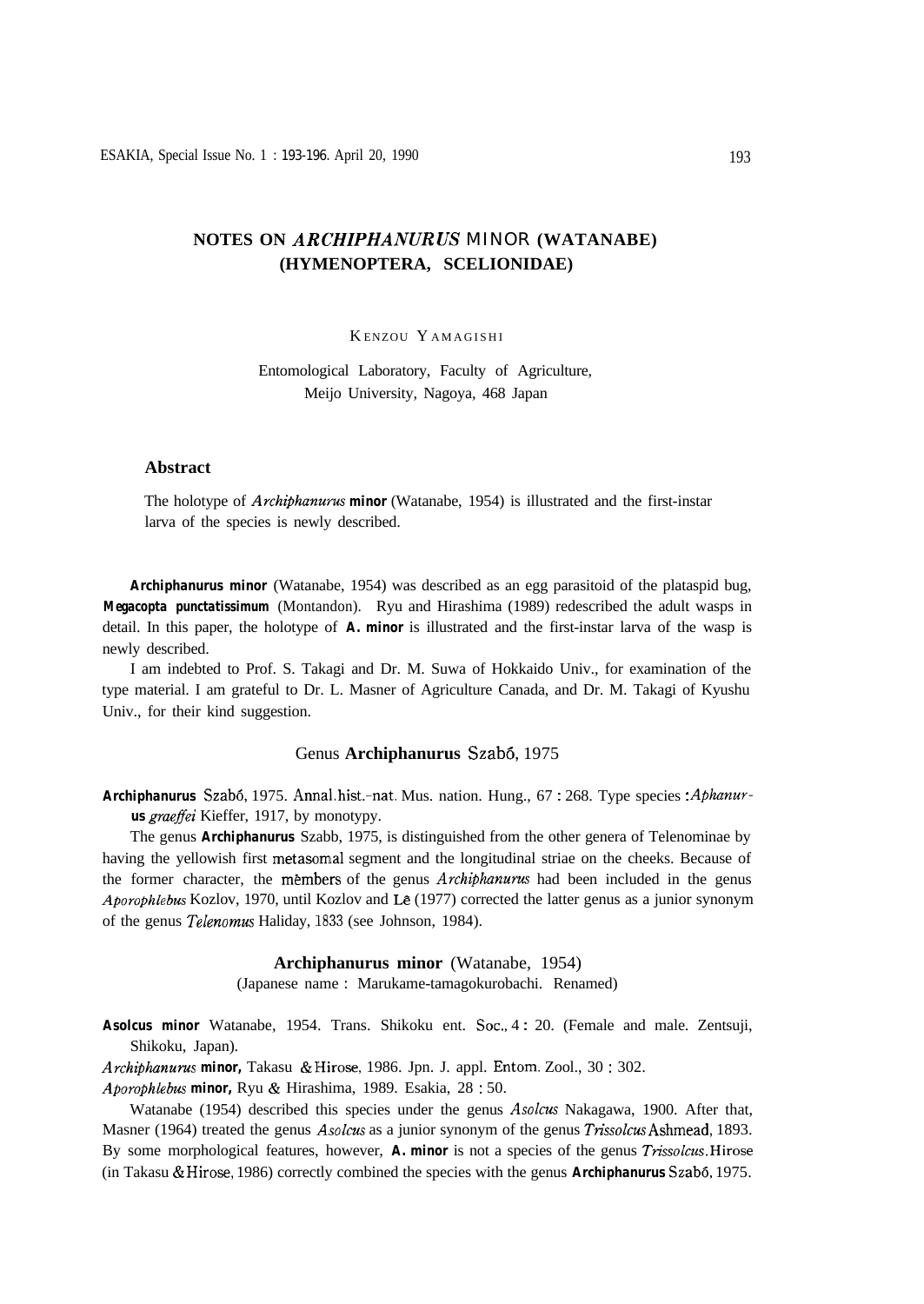

Fig. 1 Holotype of Archiphanurus minor (Watanabe). A: Body, dorsal view. B: Head, frontal view. C: Head, lateral view. Scale 0.1 mm.

Ryu & Hirashima (1989) incorrectly combined it with the genus Aporophlebus Kozlov, 1970, which is a junior synonym of the genus Telenomus Haliday.

Holotype (Figs. 1A-C): Female. Length 0.75 mm. Zentsuji, Kagawa Pref., Shikoku, Japan; 20.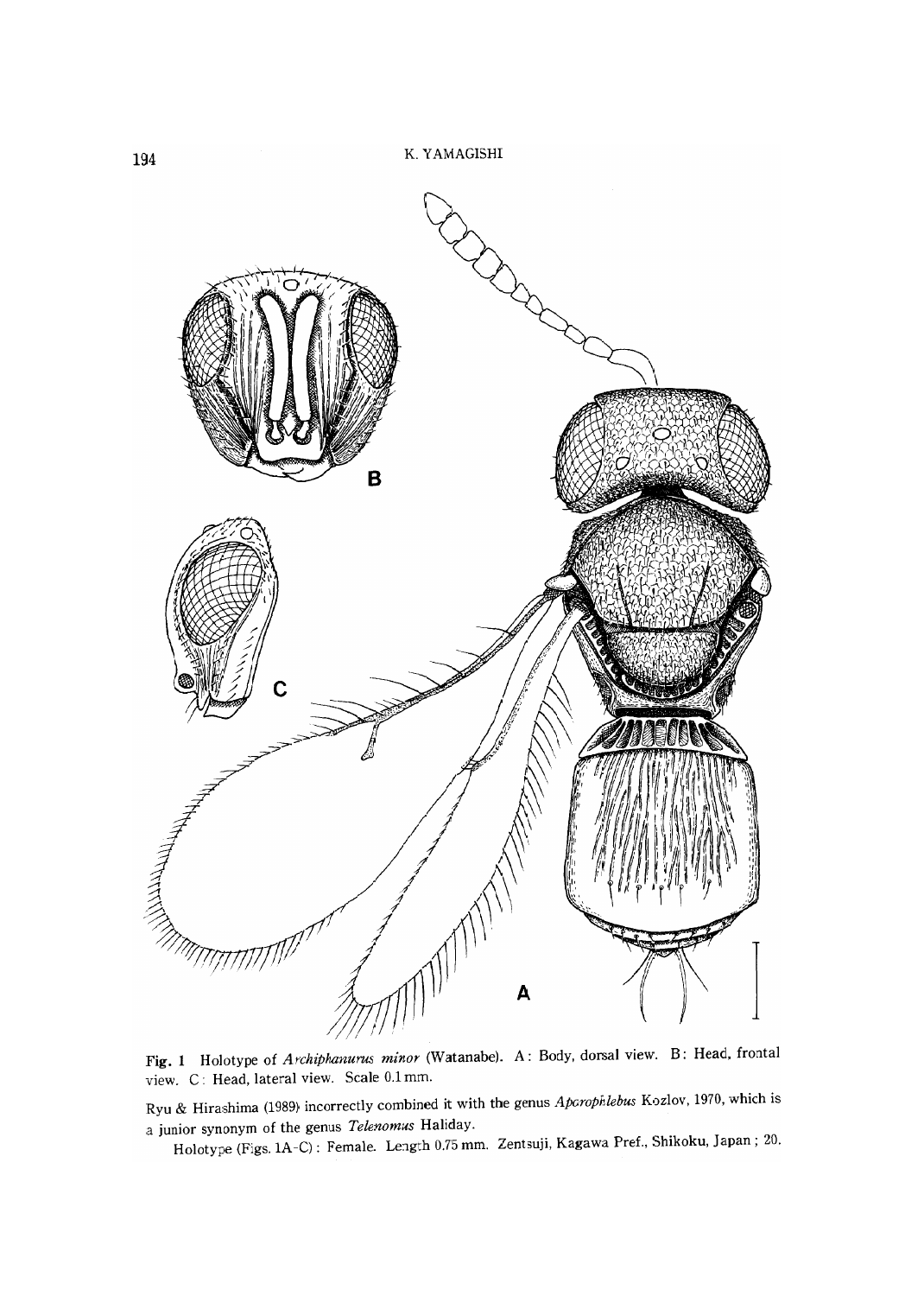

Fig. 2 First instar larva of *Archiphunurus minor* (Watanabe). A : Within 24 hours after oviposition B : About 24 hours after oviposition. C : About 48 hours after oviposition. Scale 0.1 mm.

VII. 1951 ; bred from egg of Coptosoma *punctissimum* ; T. Kobayashi leg.

BIOLOGICAL NOTES : This species is a solitary egg parasitoid of the plataspid bad, *Megacopta Punctatissimum* (Montandon). The wasps had multivoltine and high percentage parasitism from late May to early September in Nagoya, Japan.

The first-instar larva of the wasp was observed solitary in the host plataspid egg (Fig. 2A) within 24 hours after oviposition by the wasp and then entered into feeding (Figs. ZB, ZC). The shape of larva is so-called teleaform like a species of the genus *Trissolcus*. The mandibles are large, directed ventrally and translucent. The abdomen has long sparse hairs in a broad ring and a long blade-like process apically, which is directed ventrally with a basal tooth.

### **References**

- Johnson, N. F., 1984. Systematics of Nearctic *Telenomus* : Classification and revisions of the *podisi* and *phymatae* species groups (Hymenoptera : Scelionidae). *Bull.* **Ohio** biol. **Survey**, new ser., *6(3)* : *1-113.*
- Kozlov, M. A. and X. H. Lê, 1977. Palearctic species of egg parasites of the genus *Trissolcus* Ashmead, 1893 (Hymenoptera, Scelionidae, Telenominae). Insects of Mongolia, 5 : *500-525.* (In Russian)
- Masner, L., 1964. A comparison of some Nearctic and Palearctic genera of Proctotrupoidea (Hymenoptera) with revisional notes. Cas. Cs. Spol. ent., 61(2): 123-155.
- Ryu, J. and Y. Hirashima, 1989. Taxonomic studies on the genera *Aporophlebus, Eumicrosomu* and *Platytelenomus* of Japan and Korea (Hymenoptera, Scelionidae, Telenominae). *Esakia, 28* : 49-62.
- Szab6, J. B., 1975. Neue Gattungen und Arten der palaarktischen Telenominen (Hymenoptera, Scelionidae). *Annal. hist. -nat. A4u.s. nation. Hung., 67* : *265-278.*
- Takasu, K. and Y. Hirose, 1986. Kudzu-vine community as a breeding site of Ooencyrtus *nezarae* Ishii (Hymenoptera : Encyrtidae), an egg parasitoid of bugs attacking soybean. *Jpn. J. appl. Ent. Zool., 30* : *302-304.* (In Japanese)